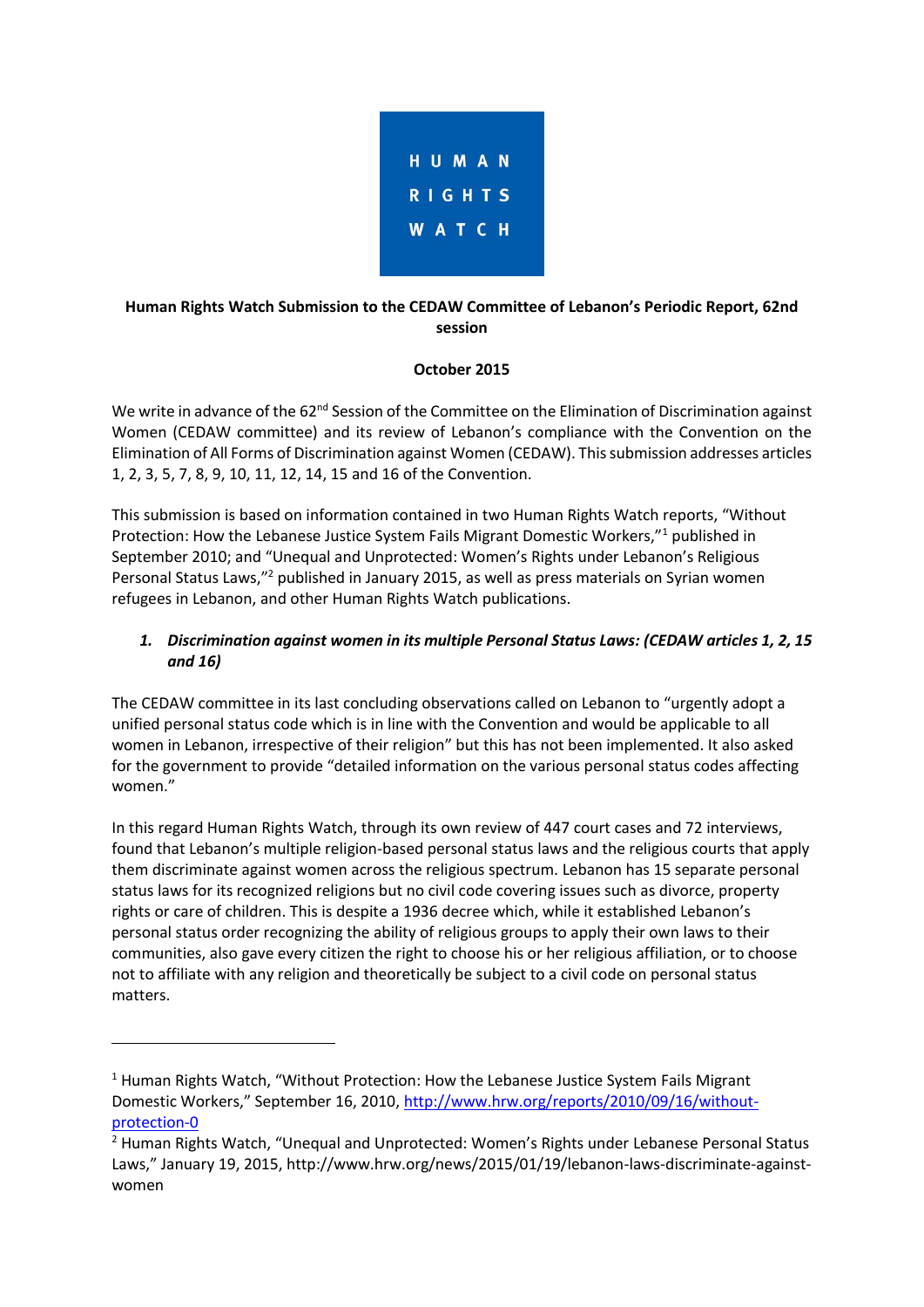Discrimination against women results not only from laws, but also religious courts procedures. All of the women whom Human Rights Watch interviewed said numerous procedural obstacles, including high fees, protracted lawsuits, and lack of legal and material assistance during legal proceedings, kept them from accessing religious courts and enforcing even their limited rights. Further, while the courts and religious laws should comply with the provisions of the Lebanese Constitution, the Court of Cassation, which is the highest civil court in the Lebanese judicial system, has very limited oversight over religious court proceedings and decisions. Christian courts are administratively and financially independent and Muslim courts, although historically affiliated and funded by the state, are operationally independent of state institutions.

Religious institutions also provide little sustainable and appropriate legal or social support for women involved in court proceedings on family matters, a need that local NGOs have been unable to meet due to staff shortages and a dearth of resources. In addition, women are often torn between numerous judicial authorities—criminal, civil, and religious— when attempting to resolve personal status-related disputes because they must often petition more than one of these courts to claim their rights.

#### **(a) Divorce**

The extent of discrimination in divorce varies across religious confessions. For example, Shia, Sunni and Druze women enjoy a greater ability to end their marriages before their religious courts than do Christian women, who are subject to laws that are generally more restrictive in their approach to divorce for both spouses. Women appearing before Sunni and Druze courts can more easily end their marriages than Shia women who appear before Ja`fari Courts because they are able to initiate "severance" cases to end their marriage. Severance is the dissolution of the marriage by judicial order for reasons specifically enumerated by law, but which requires women to prove certain criteria, such as unpaid spousal maintenance, the husband's inability to have sexual relations because of impotence, contagious disease, or insanity. In general, the criteria for women to access divorce are more stringent than those for men.

**Women subject to Sunni, Shia, and Druze** personal status laws have only a conditional right to end their marriage, unlike men from these groups, who have an absolute right to unilaterally terminate a marriage at will. While legally spouses may agree to share the right to dissolve the marriage by giving the wife *`isma*, or irrevocable power to initiate divorce herself, in the marriage contract the practice is largely rejected in a society in which divorce is widely considered to be a male right. Only three out of the 150 divorce judgments before Ja`fari and Sunni courts that Human Rights Watch reviewed were issued based on the wife's exercise of the *`isma,* and none of the women interviewed had inserted this clause in their marriage contracts.

Without `*isma*, **Sunni** women can only initiate a divorce by filing for severance. Sunni courts often find women partly culpable in severance cases—even in cases with spousal violence or harm reducing their pecuniary rights, and dissuading them from pursuing this path. Some women preemptively relinquish their pecuniary rights to get their husband to agree to initiate divorce. In some *khul'* or quittance cases, a wife must even pay money to her husband for a divorce.

Because **Shia** women have no access to severance they can only seek "sovereign" divorce via a Ja`fari religious authority who can divorce a Shia woman on behalf of her husband. This divorce needs to be recognized by the Ja'fari courts to take legal affect. It is a lengthy process that does not guarantee success. The absence of criteria establishing whether someone is a sovereign authority and thus whether a decision will be recognized deters many Shia women from pursuing such cases and also results in inconsistent judgments.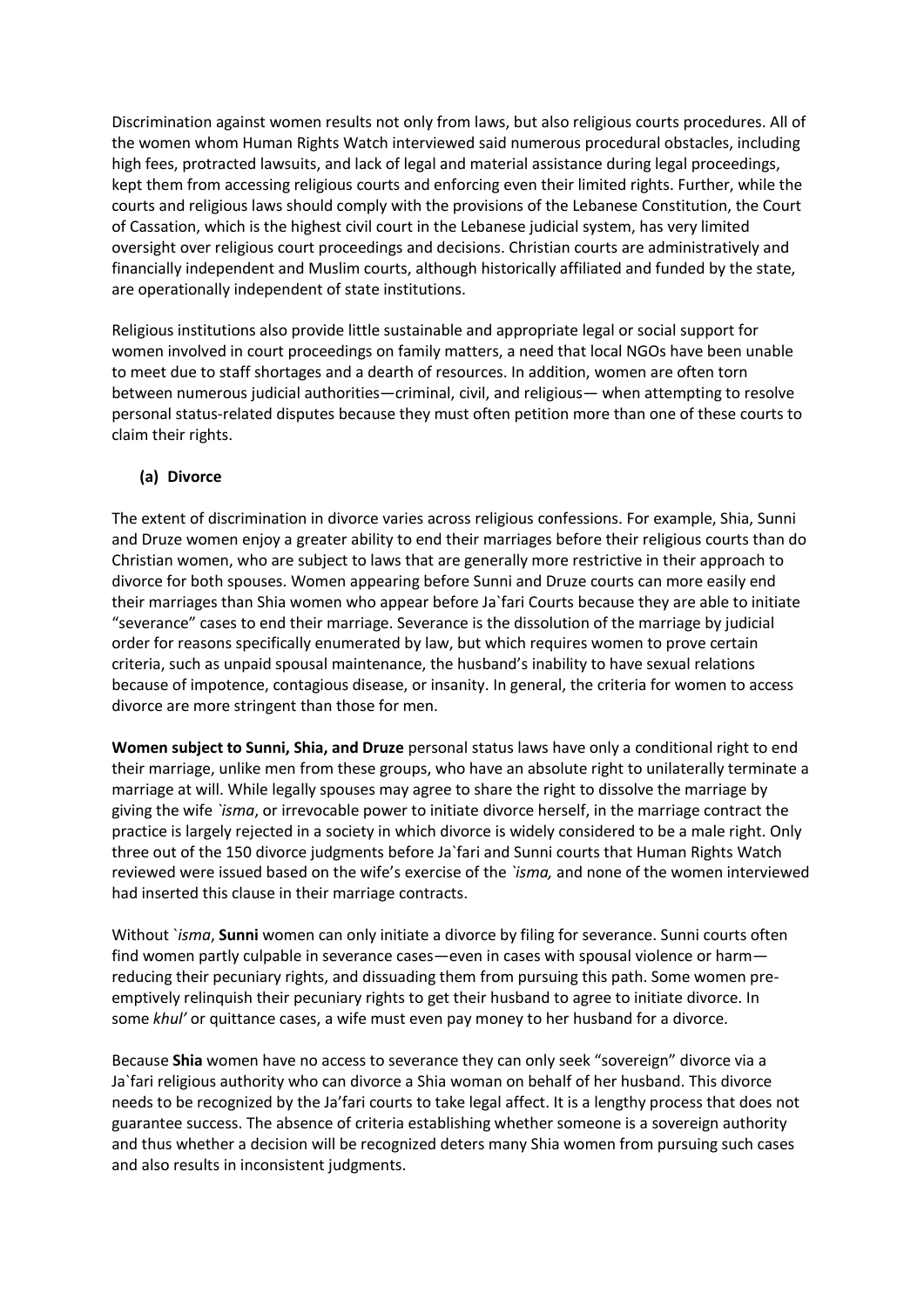In the **Christian** confessions, particularly those who follow the Roman Catholic Church, it is very difficult for either spouse to terminate the marriage, even consensually. There are, however, some situations in which couples can end their marriages through annulment, dissolution, and divorce or apply for desertion, although provisions for this vary among Catholic, Orthodox, and Evangelical confessions.

While restrictions on terminating marriage extend equally to both Christian men and women, two aspects of the laws impact women differently and disproportionately. First, although spousal violence is grounds for desertion (a legal concept in Christian Personal Status laws that allows for separation of the spouses), spousal violence is in itself insufficient to obtain an immediate end to a marriage. Second, Christian men in Lebanon can unilaterally convert to Islam and remarry without divorcing their wives (Sunni and Shia men are legally allowed up to four wives). In these cases, the Christian marriage and its effects continue to be subject to the Christian authorities under which the marriage was celebrated, but the rights of the first wife and any children from the first marriage, particularly regarding inheritance, are diminished by the rights of the husband's second wife. There are no similar processes by which a Christian woman can bypass Christian personal status law after consummating her marriage. Many women relinquish their rights to maintenance or compensation in exchange for the husband's agreement to end the marriage through conversion to another Christian confession with more permissive laws if marriage is terminated.

#### **(b) Economic consequences of Terminating Marriage**

A prime obstacle for many women seeking a divorce is their vulnerable economic position during and after marriage. Human Rights Watch interviewed 27 women, of whom 23 said that the principal obstacle they faced in trying to get divorced was their vulnerable economic position.

Two main factors contribute to this situation: 1) the failure of personal status and civil laws to recognize a wife's economic and non-economic contributions to the marriage, including the value of her unpaid domestic labor, or the concept of marital property; and 2) cultural, religious, and traditional expectations and norms that undermine a woman's economic independence and contribute to her financial dependence on her husband.

According to a 2010 study of gender in the labor market by the Lebanese Central Administration of Statistics and the World Bank, the employment rate for married women is 34 percent, compared to 59 percent for unmarried women. Women only constitute 25 percent of the labor force and on average earn 75 percent of the salary earned by male counterparts.

Based on Human Rights Watch's review of court cases, judgments on spousal maintenance (a husband's obligation to meet his wife's needs for food, clothing, shelter, and other living expenses during marriage, and in some cases after dissolution) are often inadequate, biased, and arbitrary, with judges failing to use clear criteria in applying the standards provided for by the personal status laws when assessing adequate levels of maintenance.

They do not, for example, regularly rely on factors such as knowledge of the minimum wage, the value of the husband's assets, or his annual salary to determine spousal maintenance. In all of the cases that Human Rights Watch reviewed, the absence of clear criteria to assess spousal maintenance resulted in inadequate and arbitrary judgments. Judges may also refuse to award maintenance to a wife who is deemed to be "recalcitrant"—a concept that religious courts apply to women who have left the marital home and refuse to cohabit with their husbands. A wife can be found legally recalcitrant under all personal status laws in Lebanon. Under Shia, Sunni, Druze and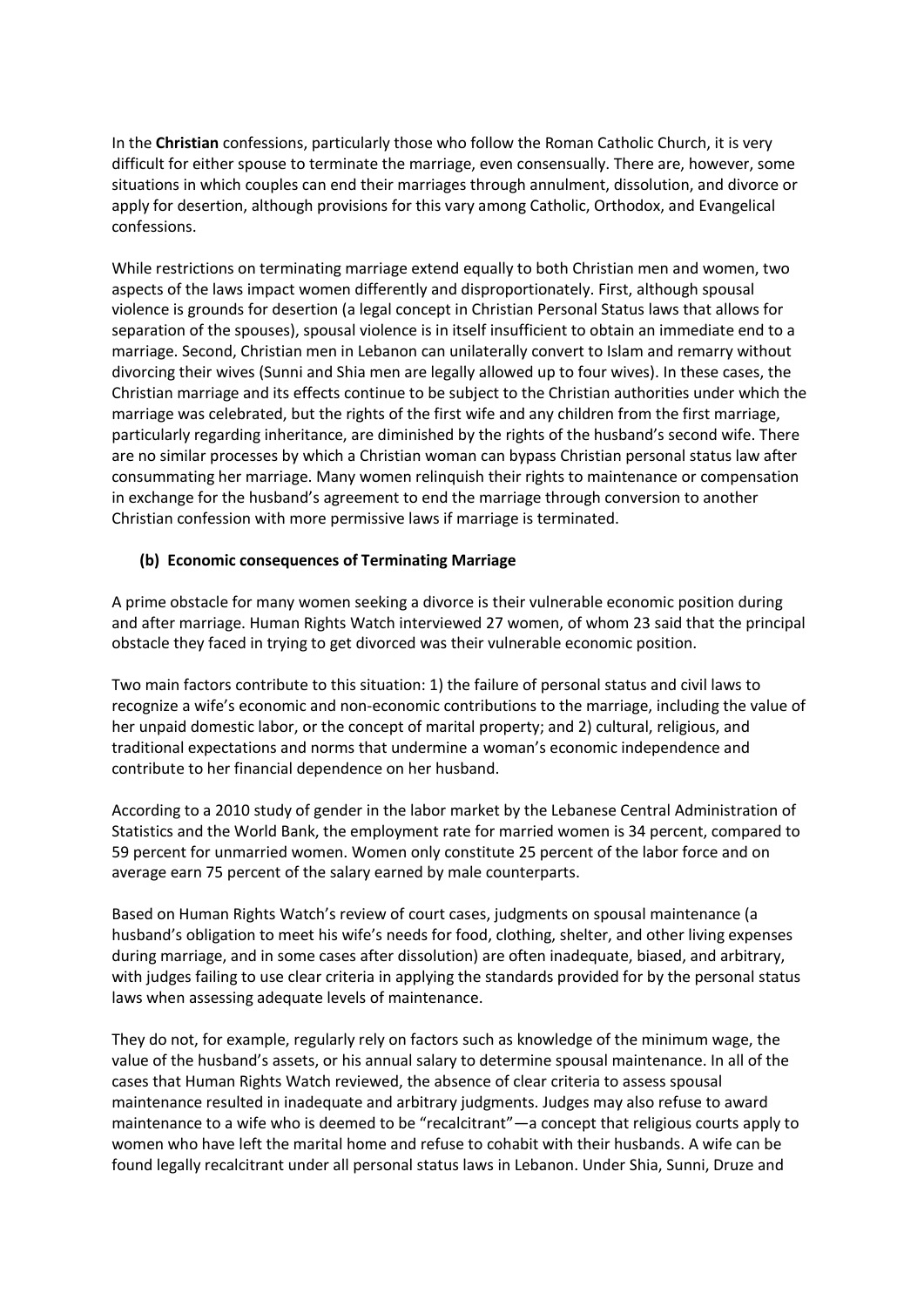Catholic laws a recalcitrant wife is not entitled to spousal maintenance, and a finding of recalcitrance may hinder her custodial rights vis à vis her children.

When maintenance is awarded, lawyers told Human Rights Watch that it is frequently too low to cover basic living costs. They said that spousal maintenance rarely exceeds LBP600,000 a month (US\$400). In 24 judgments issued by the Christian courts that Human Rights Watch reviewed, maintenance grants ranged from LBP150,000 (\$100) to LBP600,000 (\$400) a month. Similarly, the average value of maintenance awarded in 38 Sunni and Ja`fari suits reviewed by Human Rights Watch was LBP300,000 (\$200) a month, although some women requested much more based on their husbands' ability to pay higher amounts. In cases where women before the Sunni courts did not request a specific sum but rather left it to the discretion of the court, the judge automatically granted them LBP200,000 (\$133).

Judges justify awarding low spousal maintenance by citing the country's floundering economy and low minimum wage. But lawyers working on personal status cases before the courts said that judges are notably reluctant to award higher sums, even in cases in which the husband could afford to pay more. For example, in one case, a French national married to a wealthy Lebanese man was awarded just \$300 a month, even though her lawyer said the husband owns several properties and has a net worth of millions of dollars. Unable to afford suitable accommodation, the lawyer said her client was living in a convent.

In addition, under all personal status codes, the man's obligation to support his spouse expires when a court finally dissolves the marriage. In all but **Christian** abandonment cases, spousal maintenance during separation is typically only granted temporarily when husbands fail to provide for their wives. Conditions for compensation after the termination of marriage under **Christian** personal status laws are limited and vary among the different confessions. Furthermore, the sum awarded under damages is usually not enough to allow women to support themselves until they can become financially independent.

Under **Sunni and Shia** personal status laws, women who are divorced by their husbands are, at most, only entitled to deferred *mahr* payments—the amount their marriage contract stipulated their husband would pay upon divorce or death. However, women and lawyers interviewed by Human Rights Watch said that often women entering into marriage disregard the material aspect of the contract. The deferred *mahr* amount is in many cases a symbolic figure, for instance one lira, or one gold coin and does not reflect what spouses believe would be adequate compensation in the case of divorce.

During severance cases a judge can reduce or eliminate these payments if he finds the wife at fault for the divorce, leaving some divorced women stripped of all financial resources.

Women's economic vulnerability may also contribute to their inability to protect themselves from domestic violence or to leave abusive marriages.

### **(c) An Unequal Equation: Maternal Custody and Paternal Guardianship**

Lebanese religious laws continue to use the terms 'custody' and 'guardianship' concerning parents' legal relationship with children, despite having ratified the Convention on the Rights of the Child which does not use those terms.

**Shia, Sunni, and Druze** religious laws generally maintain that, in the event of divorce, the child's age, not their best interests, should determine with whom they reside. In a recent development, Sunni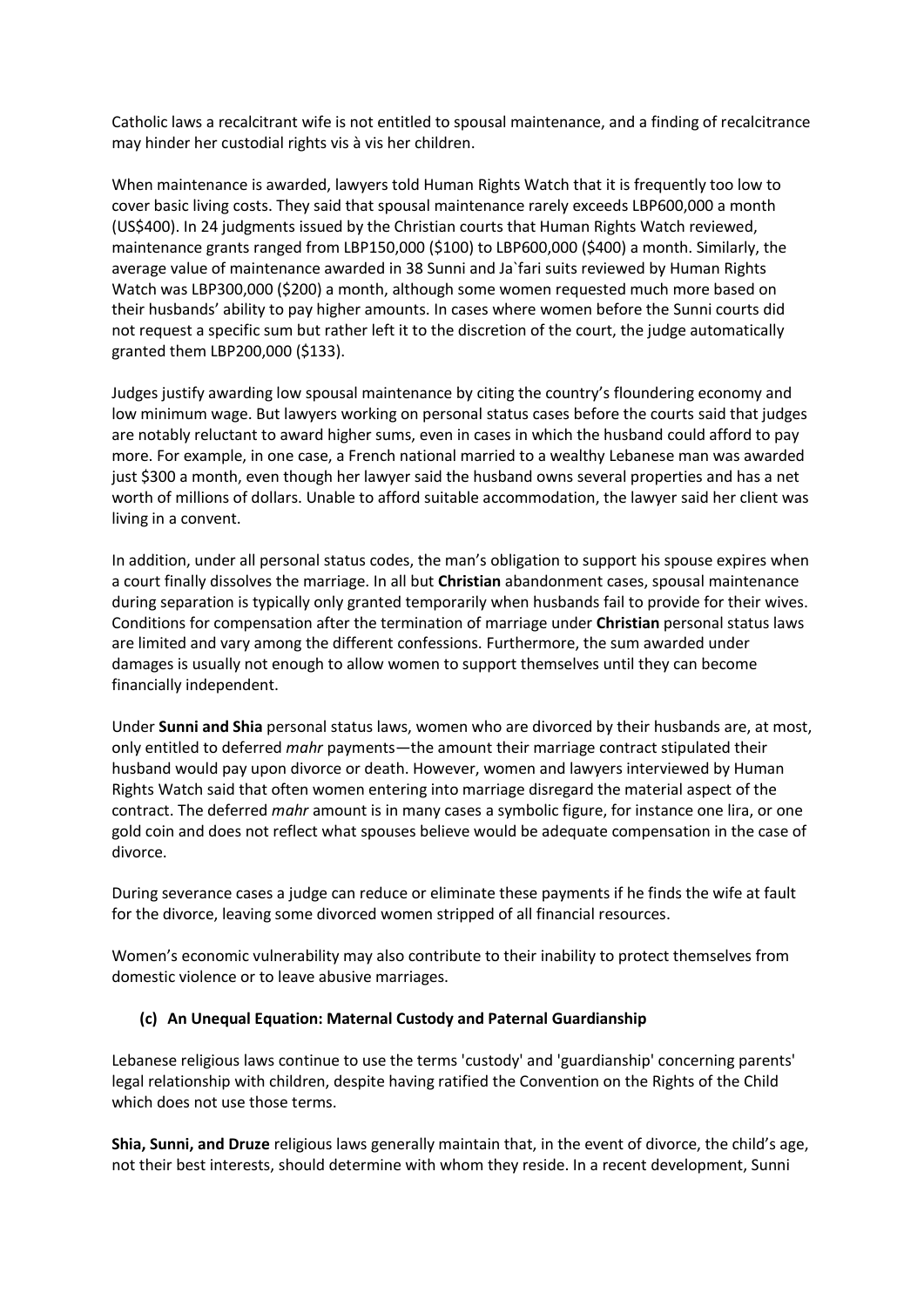judges can, at their discretion, consider the best interest of the child in determining custody. Similarly, Christian personal status laws also use a child's age as a principle factor in determining custody but also allow judges, at their discretion, to make custody determinations based on the best interest of the child.

Alongside the concept of "custody," religious courts recognize the concept of "guardianship," which entails the preservation and upbringing of children and their assets until they reach adulthood. Across religious laws with the exception of the Armenian-Orthodox personal status law, the right of guardianship both during marriage and after is granted to the father, who is recognized as the peremptory moral and financial guardian of his children.

Maternal custody rights, unlike paternal guardianship rights, are time-bound, conditional, and revocable, either due to a legal end to maternal custody, a judgment of maternal unfitness, or because a woman relinquishes these rights as part of a settlement.<sup>3</sup> One striking example that illustrates the difference between custody and guardianship is that in some confessions, following the death of the father, guardianship does not rest automatically with the mother, but might be granted to the male members of the father's family.

Based on the review of 101 child custody decisions in Christian and Ja`fari and Sunni courts, judges display a wide range of practices in applying the best interests of the child standard, in particular when deciding whether to deviate from maternal custody age cut-offs. These practices fail to adequately uphold the standard outlined by the Convention on the Rights of the Child (CRC), which instructs states parties that "the best interests of the child shall be a primary consideration" and "a child shall not be separated from his or her parents against their will" except when competent authorities, subject to judicial review, determine that doing so is in the their best interest. The CRC also does not use the term "custody," with its implications of parental ownership rights over children, but instead encourages a child-focused approach in family law, especially in determining where a child should live after divorce, and parental responsibilities. The CRC requires that children be given a right to express their views freely in all matters affecting them, especially in judicial and administrative proceedings, with their views given due weight in accordance with their age and maturity. Little, if any of these principles are reflected in Lebanese religious laws.

Women are often deterred from seeking divorce due to concerns about losing custody of their children. Human Rights Watch's review of court cases found that in many cases judges removed children from their mothers, but not their fathers, on grounds of fitness due to "questionable" social behaviors, because of the mother's supposed religious affiliation, or because she remarried. Many judges presume that women neglect their child's religious education if they are from a different religion, and several cases that Human Rights Watch reviewed cited the mother's neglect of the child's religious education as the basis for removing children from her care. In no cases that Human Rights Watch reviewed did men lose care of children cases on the grounds they had neglected their children's religious education.

Women may also be considered "unfit" if deemed unable to provide for the child's moral education. Yet there are no clear standards on this. Men are much less likely than women to have care of children removed from them for being unfit, and in the cases that Human Rights Watch reviewed,

 $\overline{\phantom{a}}$ 

<sup>&</sup>lt;sup>3</sup> Maternal custody for Catholic mothers ends when their children turn 2. Sunni and Evangelical women lose maternal custody when their children turn 12, Shia women when boys turn 2 and girls turn 7 (this can be extended if the child has reached the legal age of choice),and Druze, Syriac and Armenian Orthodox women when boys turn 7 and girls turn 9. For Coptic Orthodox the age is 11 for boys and 13 for girls, and for Greek Orthodox it's 14 for boys and 15 for girls.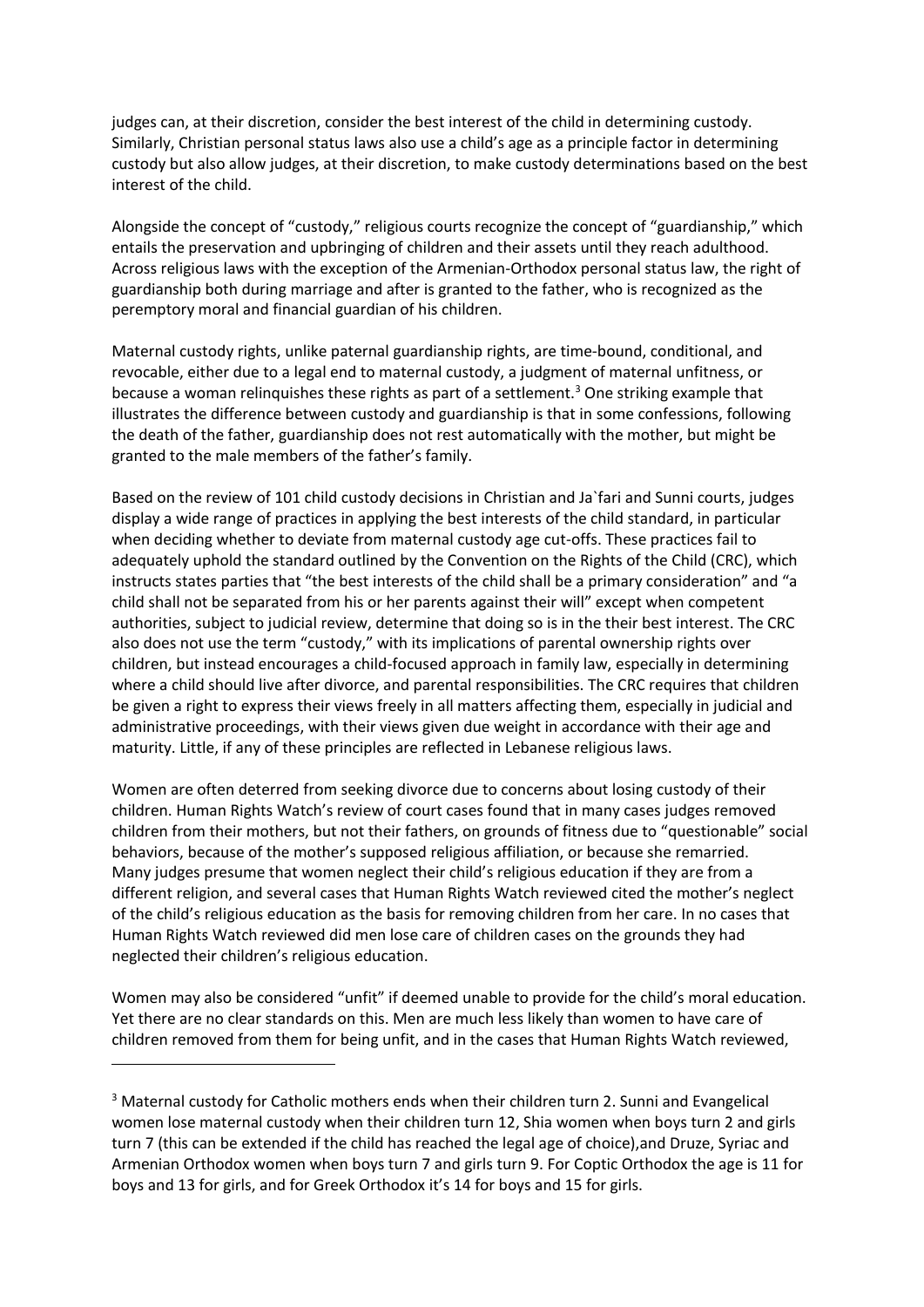care of the children was only removed from men in cases of severe alcoholism or drug addiction. In contrast, women were deemed unfit to retain custody in some cases for what would be considered normal social activity such as going out with friends.

Some women whom Human Rights Watch interviewed stayed in abusive marriages, gave up their monetary rights, or did not remarry in order to maintain maternal custody.

In some cases, women appeared to be penalized in child custody proceedings for initiating proceedings to end the marriage. In one case in 2007, the Maronite Court denied the mother both compensation and her maternal custody rights, although the children were still under the maternal custody age, noting, "The mother bears full culpability insofar as it is she who wishes to separate from her husband."

Maternal custody may also be removed from women due to "recalcitrance"—a concept that religious courts apply to women who have left the marital home and refuse to cohabit with their husbands. In such cases, a court may order a woman to resume living with her husband. If she refuses, the court can issue a judgment of recalcitrance. This can be used to revoke maternal custody of any children unless she can establish a legally sanctioned reason for leaving the marital home.

In 2002, Lebanon's parliament passed a child protection law, Law 422 on Protection of Children in Conflict with the Law or at Risk, applicable to all religions, which acted as a brake on religious personal status codes by refusing to give civil recognition and force of law to religious judgments that contravene child welfare and protection. Since then, religious courts have in some cases considered the best interest of the child when determining with which parent a child should live.

### *2. Violence against women (Articles 2, 3, and 16)*

### **(a) Inadequate Protection from Domestic Violence**

**.** 

In April 2014, Parliament passed the Law on Protection of Women and Family Members from Domestic Violence, which established important protection measures and related policing and court reforms. However, the criminal law still fails to criminalize marital rape, and the domestic violence law falls short of UN guidelines on protection from domestic violence by continuing to define domestic violence narrowly.<sup>4</sup>

The law includes provisions on restraining orders that are also too narrow, and, contrary to the UN *Handbook for Legislation on Violence against Women*, exempts matters governed by personal status laws. In a positive development, at least two judges implementing the domestic violence law have interpreted the definition of the acts of violence banned by the law more broadly. However, religious courts do not have to adhere to civil court rulings. The Law on Protection of Women and Family Members from Domestic Violence does not include a provision that explicitly addresses how to resolve conflicts that may arise between civil court rulings over domestic violence and personal status court rulings.

Authorities have started implementing the domestic violence law. Judges have issued scores of temporary protection orders to women. However, some women continued to report that police were unwilling to investigate their complaints and the fund to assist victims of domestic violence has

<sup>4</sup> Human Rights Watch news release, "Lebanon: Domestic Violence Law Good, but Incomplete," April 3, 2014,<http://www.hrw.org/news/2014/04/03/lebanon-domestic-violence-law-good-incomplete>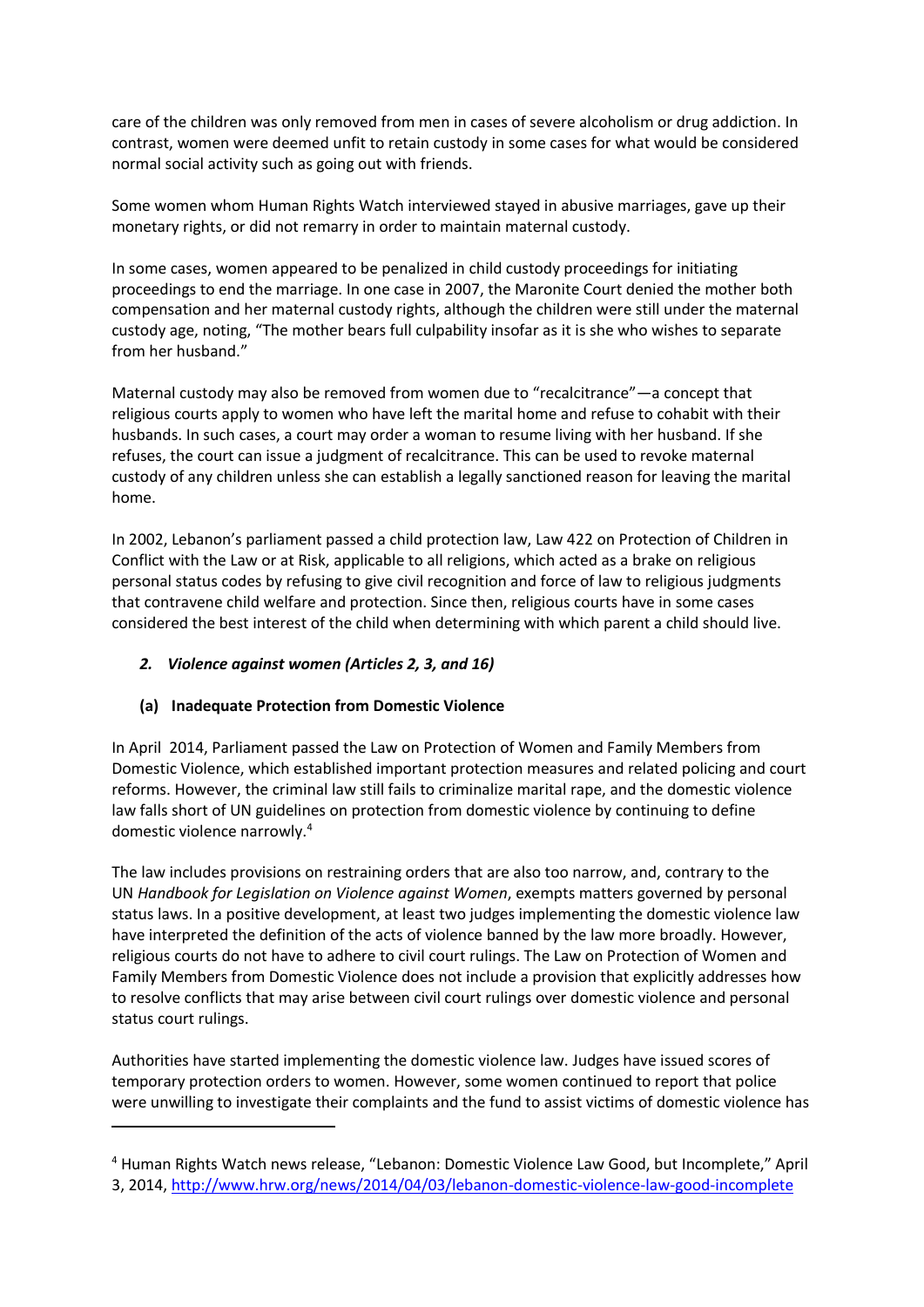not yet been set up. Women continue to face obstacles in pursuing criminal complaints of domestic violence mostly due to lengthy delays.

Women across all confessions must still contend with religious courts failing to respond to domestic violence. For **Catholics,** spousal violence is never sufficient grounds for obtaining an annulment. In one case that Human Rights Watch reviewed, Maria, a Catholic Maronite who wed in 1984, was regularly assaulted by her husband who also cheated on her during their first six years of marriage. He was sentenced to 20 years in prison for an unrelated murder. After his incarceration Maria sought an annulment from the Catholic Maronite court, which denied her case. Stating that her husband's incarceration, abuse, and adultery were insufficient grounds for annulment, the court instead ruled for temporary desertion with her husband at fault.

Under **Orthodox and Evangelical** laws, either spouse may petition to dissolve the marriage if he or she establishes that the other party attempted to kill him or her. Spouses may also obtain dissolution if the spouses do not cohabit for a certain period. Spousal abuse in and of itself is not cause for dissolution, but only temporary desertion (which may later be grounds for dissolution if the couple does not reconcile within three years under Orthodox confessions or two years in Evangelical confession).

**Shia and Sunni** men in Lebanon also have the right to discipline and have intercourse with their wives. These rights, and the obligation of women to cohabit with their husbands across all confessions, endanger women's safety. In addition, a lawyer told Human Rights Watch that some **Sunni** courts were taking into account protection orders that were issued to women. However, another lawyer said that the **Shia** religious authority which has to grant a "sovereign" divorce to women on behalf of their husbands as Shia women have no access to severance, were not taking protection orders into account in making their decisions.

### **(b) Response to sexual assault and harassment**

1

Sexual assault and rape by authorities in detention centers and prisons have been reported by NGOs. A recent case could deter reporting of such claims.

On September 22, 2015, the Lebanese Army issued a statement that they had arrested two women for lying about being raped. An interview with one of the women was covered in a local media outlet on September 4, 2015. In it, the woman describes her arrest in 2013 and five days of detention. She said that she was tortured while in custody at the Ministry of Defense and later members of Military Intelligence raped her at their detention center in Rehaniyyeh. In the interview she also said that she called a doctor to get a medical report to prove she had been raped, but that the doctor refused upon hearing that she was raped by the Military Intelligence. She said that later a lawyer advised her not to speak about it.<sup>5</sup>

A day after her arrest, the army issued the statement stating that she had confessed to lying about being raped to gain "sympathy and get a job opportunity." It also said that they had referred her to "relevant judicial instances" without specifying the charges or court. The army did not specify where it was holding her, and her family and friends have not been able to reach her.

<sup>5</sup> Human Rights Watch news release, "Lebanon: Woman Detained After Alleging Rape," September 26, 2015, https://www.hrw.org/news/2015/09/26/lebanon-woman-detained-after-alleging-rape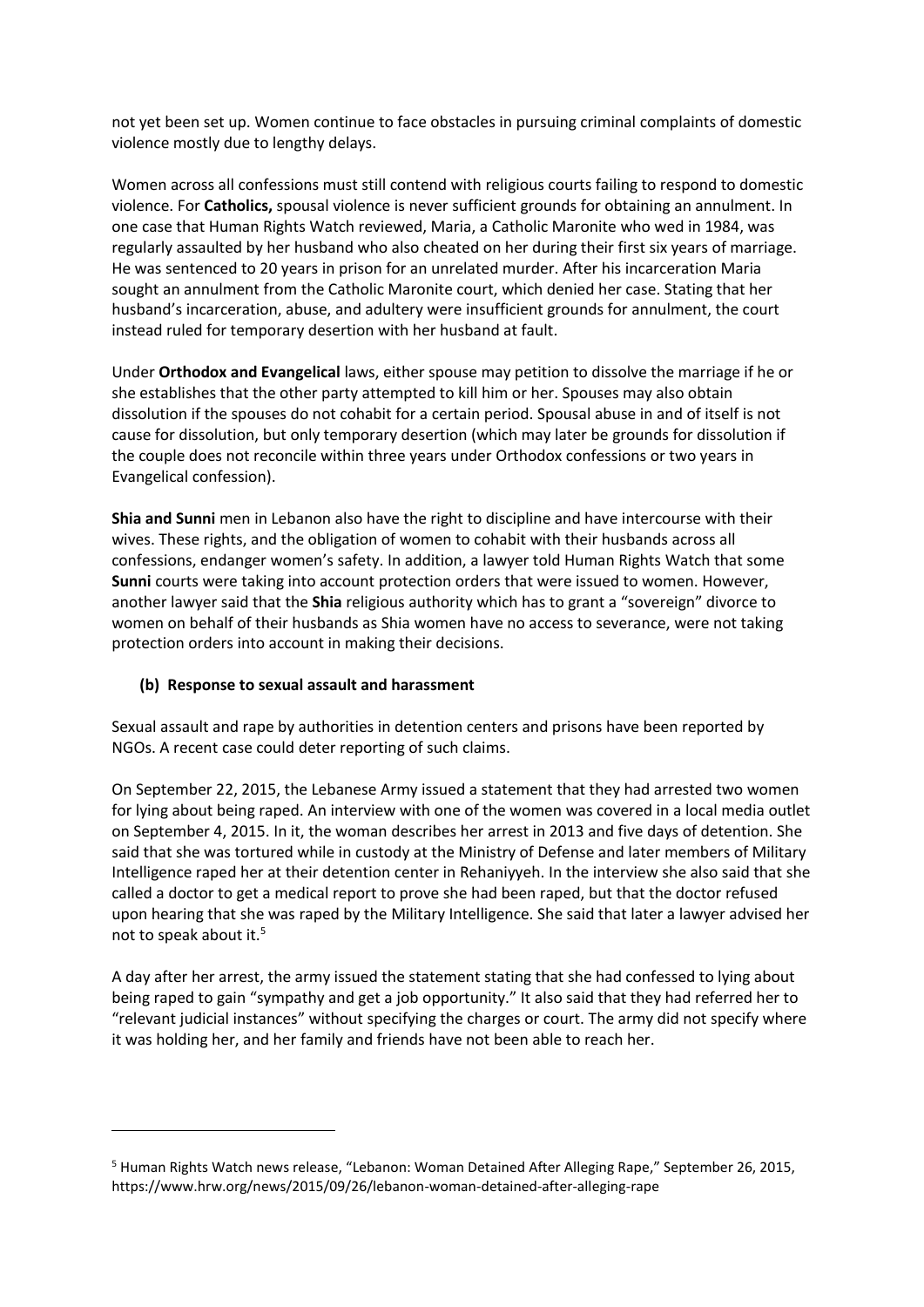Defaming or criticizing the Lebanese army is a criminal offense in Lebanon, which can carry a prison sentence. Ambiguous definitions of defamation and slander open the door for silencing legitimate criticism of public officials and threaten freedom of expression.

These rape and torture allegations should be investigated by Lebanon's civilian judiciary, not by the accused security agency. Furthermore, arresting women for such allegations could effectively deter survivors of sexual violence from reporting such incidents.

Aside from these cases involving the military, sexual assault and harassment remain a concern in general in Lebanon. Human Rights Watch has undertaken research on a particularly at-risk population, Syrian refugee women.

Human Rights Watch interviewed 12 female refugees from Syria separately in August and September 2013, who said that they had experienced sexual assault, harassment, or attempted sexual exploitation, sometimes repeatedly, by employers, landlords, local faith-based aid distributors, and community members in Beirut, the Bekaa, and North and South Lebanon. $6$  Eight of the women were widowed, unmarried, or in Lebanon without their husbands. All 12 women were registered as refugees with UNHCR.

The women Human Rights Watch interviewed said they did not report incidents to local authorities due to lack of confidence that authorities would take action and fear of reprisals by the abusers or arrest for not having a valid residency permit.

Syrian refugees in Lebanon are required to renew six-month residency permits at a cost of \$200– a very heavy burden for many refugees. Further, under regulations announced in December 2014, the criteria for applying for residency, which includes the need to provide a number of different documents as well as fees, has been reported as being confusing, cumbersome and expensive. Without a residency permit, refugees are subject to arrest.

Changes in the entry procedures in December 2014 limit entry to Lebanon to Syrians who meet the criteria set out in six categories or a narrow humanitarian exception not applicable to many people fleeing Syria on account of real threats to their lives and freedom. One of the categories introduced sponsorship by Lebanese citizens - raises concerns about the potential for Lebanese citizens to exploit asylum seekers looking for sponsors. Such restrictions may only further exploit Syrian women who are reliant on a "sponsor."

# *3. Migrant Domestic Workers (Articles 2, 3, 11, and 15)*

1

According to the ILO, there are an estimated 250,000 migrant domestic workers, almost all women, residing in Lebanon.<sup>7</sup> The domestic worker sector is rife with complaints of non-payment of wages, excessive working hours, forced confinement, as well as physical and sexual abuse. The visasponsorship system, known as *kafala,* which ties migrant workers to their employers, and the lack of labor law protections heighten migrant domestic workers' risk of such abuse.

Lebanese labor law excludes domestic workers from standard labor protections afforded to almost all other categories of workers, such as the right to a weekly day of rest, paid leave, benefits, and

<sup>&</sup>lt;sup>6</sup> Human Rights Watch news release, "Lebanon: Women Refugees From Syria Harassed, Exploited," November 2013; http://www.hrw.org/news/2013/11/26/lebanon-women-refugees-syria-harassedexploited

<sup>&</sup>lt;sup>7</sup> ILO, "Lebanon," <http://www.ilo.org/beirut/countries/lebanon/lang--en/index.html>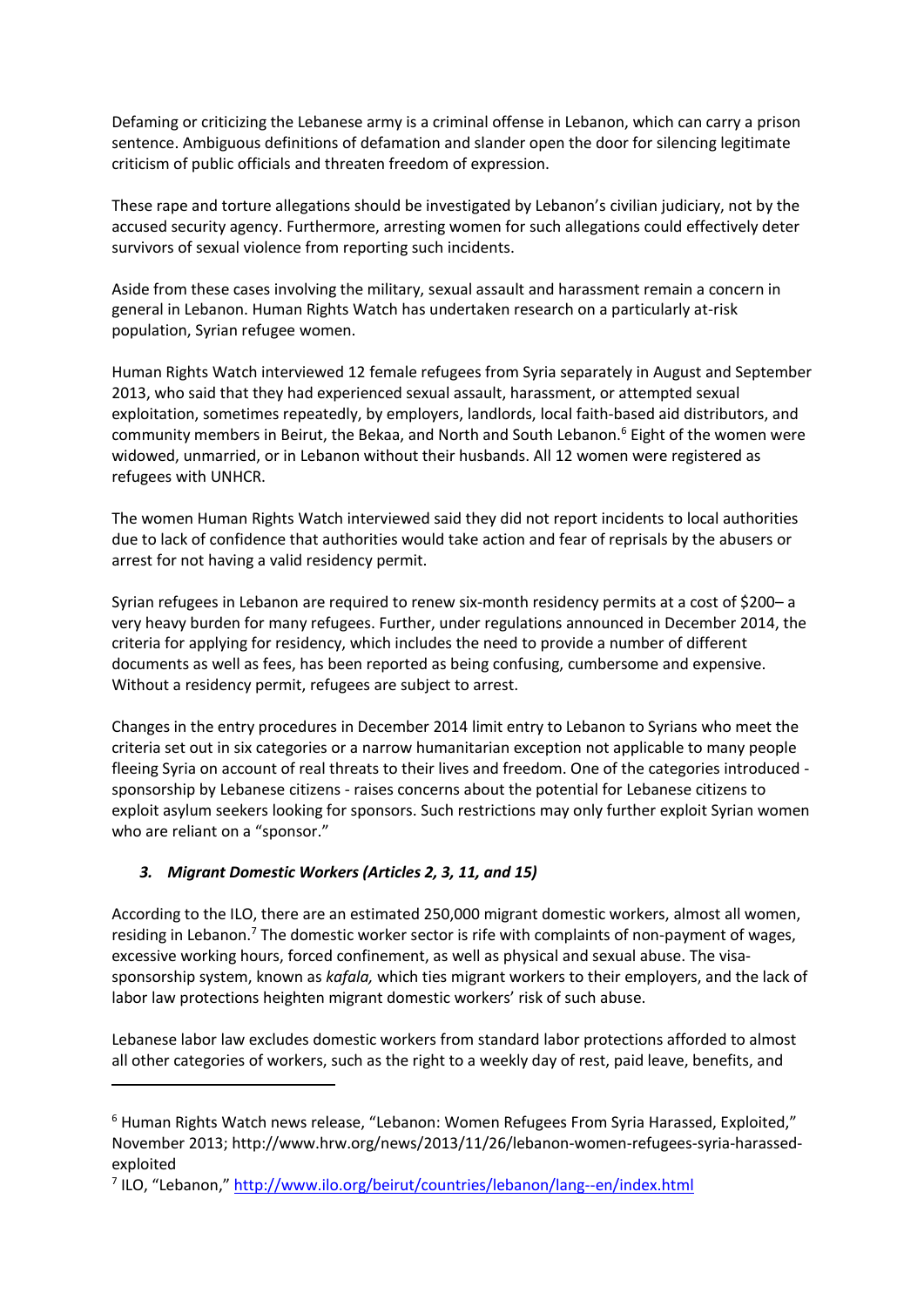worker compensation.<sup>8</sup> The CEDAW committee in its last review called on Lebanon to enact legislation regulating the employment of domestic workers however this has not been implemented. Under the kafala system, migrant domestic workers lose their legal status if their sponsor terminates their contract, or if they decide to leave their employers. Accordingly, a migrant domestic worker who leaves an employer and files a complaint against him or her loses the right to work and faces potential detention and deportation.

These women are also obliged to live in the home of their employer as a condition of their work visa. Some try to leave their employer – referred to as running away -- often with serious consequences: Human Rights Watch documented an alarming number of deaths of domestic workers, primarily from suicide or from risky escape attempts from high stories of residential buildings.<sup>9</sup>

Human Rights Watch in its 2010 report found that the Lebanese judicial system was failing to protect the rights of domestic workers, with many workers not receiving justice. It found that the system is, albeit with exceptions, largely inaccessible and unresponsive.<sup>10</sup> A number of factors mean that these workers often do not file or pursue complaints against their employers, or else settle on unfavorable terms. These include lack of judicial support, fear of counter charges and being held in detention, and restrictive visa policies that make it hard for such workers to pursue cases that can take months –and often years– to wind through the protracted judicial process. For many, the need to earn money to support their families, and the impulse of abused workers to return home quickly, may also prompt them to withdraw their complaints rather than seek redress. A Human Rights Watch review of 13 criminal cases that domestic workers brought against employers found they took an average of 24 months to be resolved, while domestic worker complaints for unpaid wages filed in civil courts lasted between 21 and 54 months. Complaints brought before labor courts, which are supposedly faster than regular civil courts because their procedures are simpler, lasted 32 months on average.

Some domestic workers can seek refuge in shelters run by NGOs or embassies while their case is pending, but places in shelters are limited and immigration laws restrict their freedom of movement. Lebanese courts have on occasion allowed domestic workers to return home while their lawyers follow up on the criminal case against abusive employers. However, such cases remain limited, especially since many domestic workers do not have a lawyer.

When domestic workers do complain they often face official inaction on the part of police and judicial authorities, which have failed to treat certain allegations as potential crimes, dealt with some complaints meekly, or else ignored them entirely. Even violence against domestic workers including beating, slapping and punching—often fails to garner the attention of police and prosecutors, who only prosecute extreme physical violence when it is backed up by extensive medical reports.

1

<sup>&</sup>lt;sup>8</sup> Labor Code, Act of 23 September 1946, Art. 7(1). This exclusion applies to all those who work inside the private home of individuals, such as cooks, be they Lebanese or foreigners.

<sup>&</sup>lt;sup>9</sup> Human Rights Watch news release, "Lebanon: Migrant Domestic Workers Dying Every Week," August 27, 2008[, http://www.hrw.org/news/2008/08/24/lebanon-migrant-domestic-workers-dying](http://www.hrw.org/news/2008/08/24/lebanon-migrant-domestic-workers-dying-every-week)[every-week](http://www.hrw.org/news/2008/08/24/lebanon-migrant-domestic-workers-dying-every-week) See also Human Rights Watch News Release, "Lebanon: Stop Abuse of Domestic Workers," March 31, 2012, [http://www.hrw.org/news/2012/03/23/lebanon-stop-abuse-domestic](http://www.hrw.org/news/2012/03/23/lebanon-stop-abuse-domestic-workers)[workers](http://www.hrw.org/news/2012/03/23/lebanon-stop-abuse-domestic-workers)

<sup>&</sup>lt;sup>10</sup> Human Rights Watch, "Without Protection: How the Lebanese Justice System Fails Migrant Domestic Workers."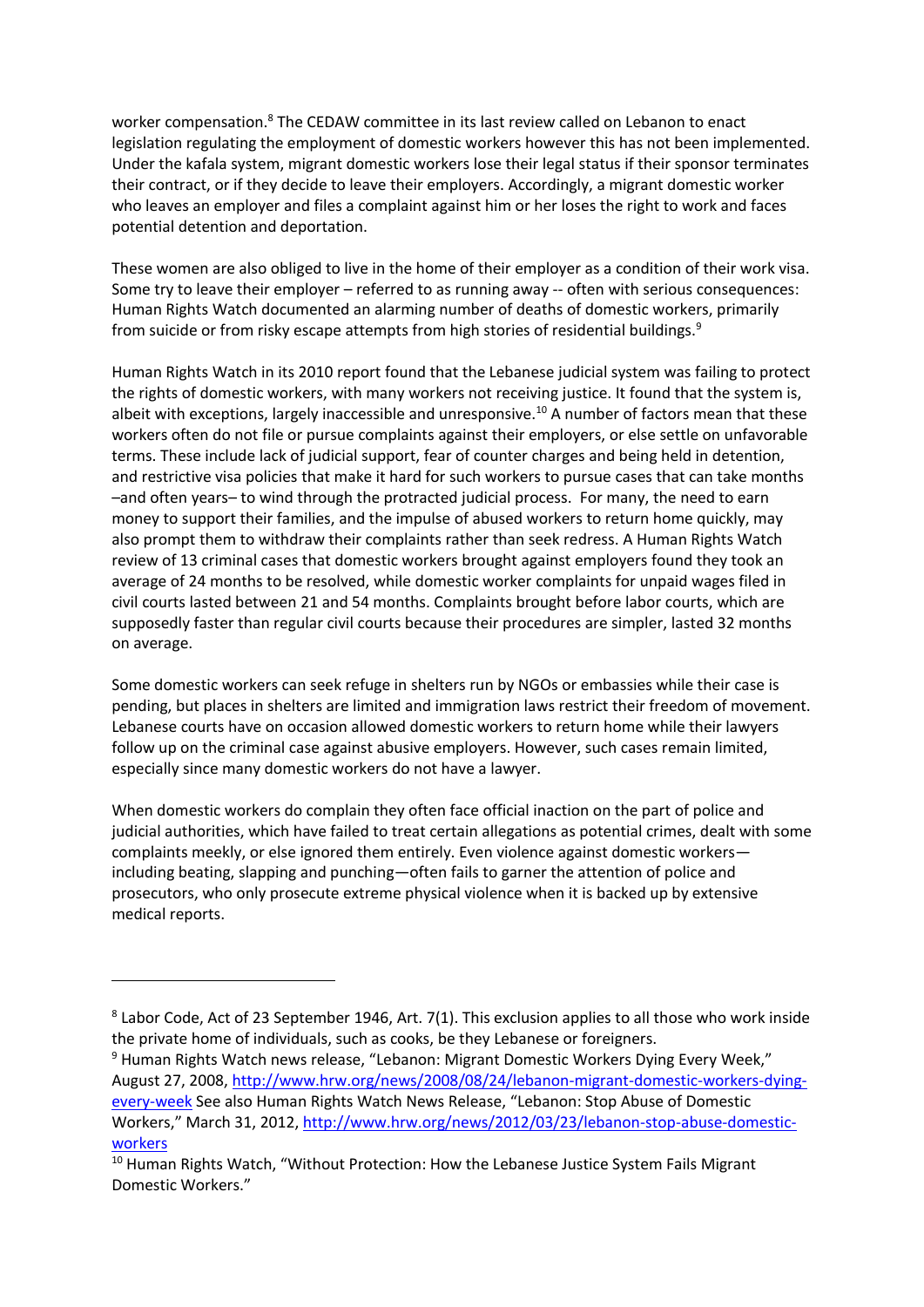Also deterring such workers from filing complaints against employers for ill-treatment is the fact that they may end up facing counter charges of theft, months in pre-trial detention, and trials in which international standards of due process and fairness are not always respected. Human Rights Watch reviewed 84 cases where domestic workers were accused of a crime: in most (61 out of 84), the employer accused the worker of theft. Other accusations included prostitution, violence against the employer or third parties, or carrying false identification papers. At least 76 percent of the accused domestic workers (64 out of the 84 cases) were detained before trial, even when accused of stealing small amounts, often less than \$1,500. Most domestic workers who were eventually found not guilty had been detained during trial for an average of three months before being released, although at least four had spent more than eight months in jail before a court found them not guilty.<sup>11</sup>

For the most part, a domestic worker must face the legal system without either adequate legal representation or translation. Of the 84 criminal cases against domestic workers reviewed, 37 (44 percent) did not have a defense lawyer. That number rises to 50 percent if one excludes cases of serious crimes (*jinayat*) in the Criminal Court, where a defense lawyer is usually mandatory and court-appointed.

Most domestic workers also face police and court proceedings without the help of certified translators—despite the fact that many do not speak fluent Arabic and are unlikely to understand the vocabulary used in a police interrogation or trial.<sup>12</sup> Interpreters were rare even in cases where the worker was accused of a serious crime.

Human Rights Watch interviewed many migrant domestic workers, as well as embassy officials, who complained that courts often favor the employer and convict workers purely based on the employer's testimony. Human Rights Watch research indicates that Lebanese courts have a mixed record in this area. Out of the 61 cases reviewed where the employer accused a domestic worker of theft, the court found the worker innocent in only 18 of the cases for lack of evidence. In many cases, the court often took the fact that a worker "ran away" from the employer to be circumstantial evidence in furtherance of the accusation of theft, even when other legitimate reasons for leaving, such as unpaid wages or ill-treatment, were given.

Under Lebanese residency regulations, certain categories of low-wage migrants, particularly domestic workers, are not allowed to sponsor residency for their spouses or children. Lebanon-born children of the migrants could apply for year-long residency up until age four and then could apply for residency if they enrolled in school.

On January 26, 2015, the National Federation of Labor Unions (NFLU) hosted a conference in which more than 200 women took part to establish a domestic workers union. However, on January 27 the Labour Ministry rejected the idea quoted in the media as saying. "Advanced laws would solve the problems that the [migrant worker] sector is suffering from, not the formation of an illegal syndicate."<sup>13</sup>

1

<sup>&</sup>lt;sup>11</sup> In our sample, 18 out of the 61 domestic workers accused of theft were found not guilty by the court. Of those 18, 15 of them were held in pretrial detention for an average of three months before being released.

 $12$  Only in 11 cases did the court documents and police reports clearly indicate the presence of an interpreter. In the other 16 cases, it was unclear from the court documents if there was an interpreter.

<sup>&</sup>lt;sup>13</sup> "Lebanese Labor Ministry Rejects Creation of Domestic Workers Union," al-Akhbar News, Jnauary 27, 2015, at http://english.al-akhbar.com/content/lebanese-labor-ministry-rejects-creationdomestic-workers-union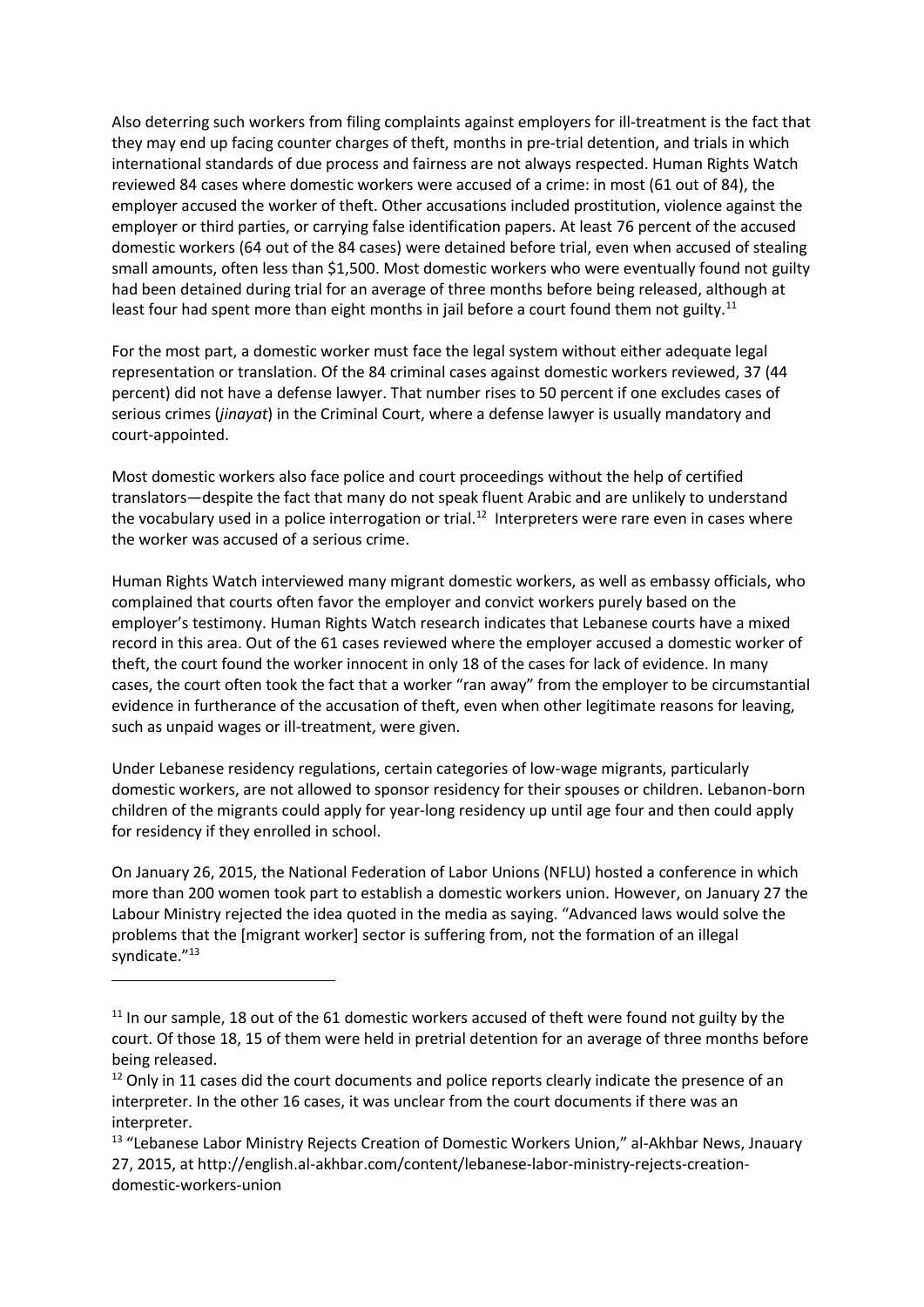# *4. Recommendations*

The CEDAW committee in its last concluding observations made a number of recommendations that have not been implemented including the calls on Lebanon to "urgently adopt a unified personal status code which is in line with the Convention and would be applicable to all women in Lebanon, irrespective of their religion;" and to "speedily enact the draft law regulating the employment of domestic workers."

We encourage the Committee to make the following recommendations to the Lebanese government:

- Adopt an optional civil code that would ensure equal rights for all Lebanese who wish to marry under it and ensure that it complies with Lebanon's international human rights obligations;
- Require that religious confessions codify their laws and submit them to parliament for review to determine their conformance with Lebanon's constitution and human rights obligations. Religious personal status laws that do not comply should be amended before approval;
- Establish minimum education and training requirements for judges in religious courts, and require a law license and judicial training as a basic condition for their appointment;
- Establish a monitoring mechanism to oversee personal status court proceedings to ensure that judgements are non-discriminatory and comply with Lebanon's international human rights obligations, guaranteeing women and men equal rights in all personal status matters;
- Provide information to couples before they marry on the legal regime that will govern their marital life;
- Provide legal representation for indigent spouses in all personal status lawsuits. Establish hotlines and social and legal consultations inside the religious and civil courts;
- Reform the Law on Protection of Women and Family Members from Domestic Violence to expand the definition of domestic violence to meet UN guidelines on protection from domestic violence. Establish a monitoring mechanism to ensure the law is being carried out, and craft national protocols and strategies relevant to all ministries involved in responding to domestic violence.
- Ensure that allegations of sexual harassment, assault and rape by security forces and agencies are investigated by judicial authorities and not by the security agency accused of the crime.
- Review cases charging defamation for alleging abuse by security forces, and drop retaliatory charges.
- Establish referral pathways between government social service providers and the police and consider providing refugee women who cooperate in the prosecution of those accused of sexual and gender-based violence with immunity from prosecution for immigration law violations.
- Undertake a number of specific reforms to ensure the rights of migrant domestic workers such as:
	- $\circ$  Reform the visa sponsorship system so that workers' visas are no longer tied to individual sponsors, and they can terminate employment without sponsor consent.
	- o Extend labor protections in national law to domestic workers and introduce additional protections in line with the ILO Domestic Workers Convention.
	- o Set up monitoring mechanisms, in consultation with civil society, to detect and investigate cases of domestic workers abuse.
	- o Set up quick and simplified dispute resolution mechanisms to settle salary disputes between employers and migrant workers fairly.